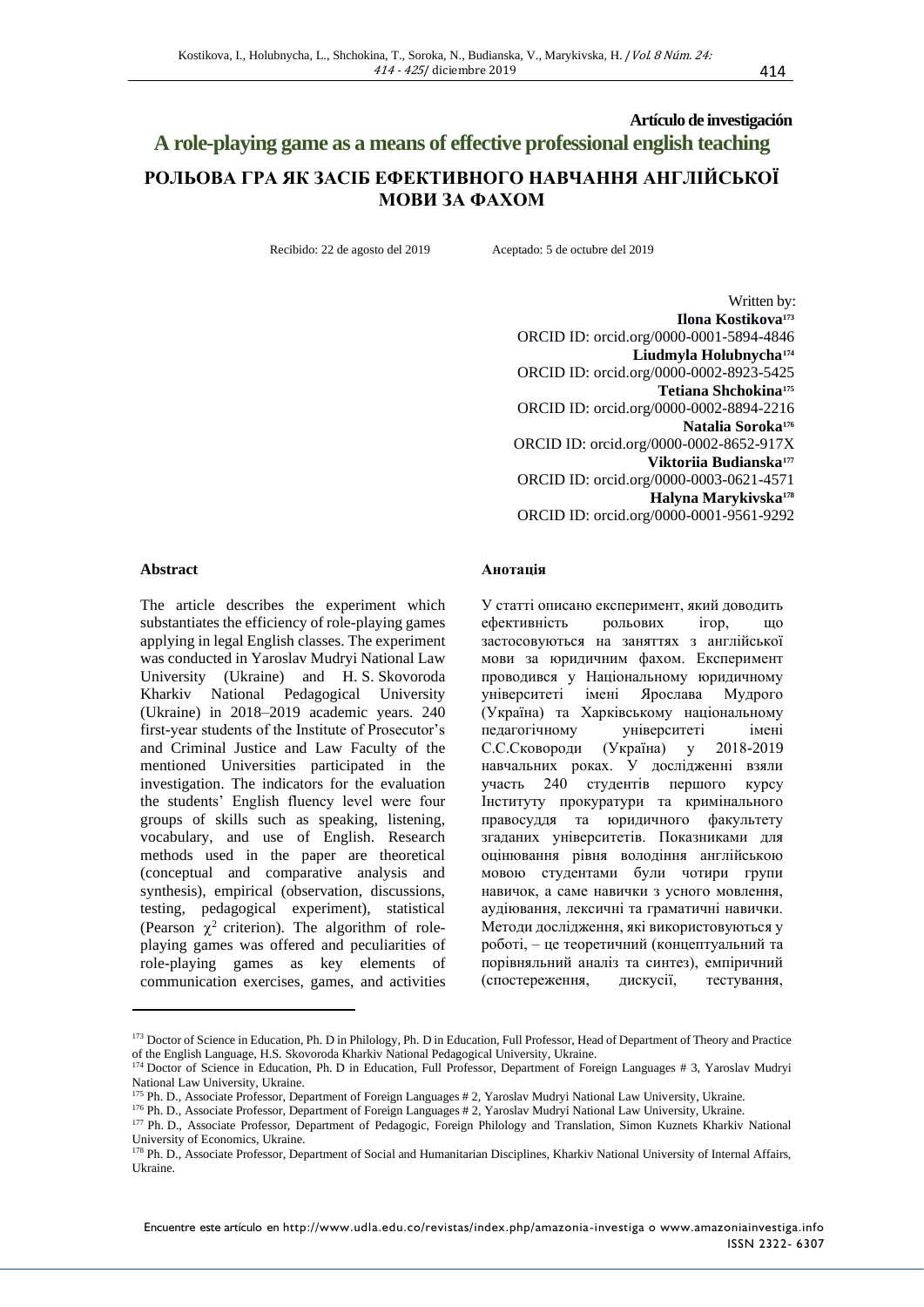

in teaching legal English were singled out. The effectiveness of teaching legal English with roleplaying games has been confirmed by the method of mathematical statistics. It has been determined that a significant difference appeared between the experimental and control groups in favour of the first one, where the authors' algorithm of applying role-playing games was used systematically at English lessons to teach legal English.

**Keywords:** Legal English, role-playing game; student; teaching.

педагогічний експеримент), статистичний (критерій Пірсона **2** ) методи. Запропоновано алгоритм впровадження рольових ігор та виокремлено особливості рольових ігор як ключових елементів комунікаційних вправ, ігор та завдань на заняттях з англійської мови за юридичним фахом. Ефективність впровадження рольових ігор з англійської мови за юридичним фахом підтверджена<br>метолом математичної статистики. методом математичної стати<br>Визначено, що істотна різниця Визначено, що істотна різниця між експериментальною та контрольною групами є на користь експериментальної, де алгоритм застосування рольових ігор систематично використовувався на заняттях з англійської мови за юридичним фахом.

**Ключові слова:** юридична англійська; рольова гра; студент; викладання

# **Introduction**

### **Problem Statement**

Global processes in the modern world have caused the necessity to speak at least one foreign language. As today one of the most common languages is English and its role is rapidly growing in it has become the language of science and education, innovative technologies and tourism. Moreover, mastering the English language helps to deepen knowledge in the field of professional activity. So, there can be, no doubt, that University graduates must be fluent in English. For this purpose teaching English at Universities is very important and must be effective. It is well-known, that communicative methods of teaching a foreign language are among the most efficient ones as they prepare students for communication and help to overcome the language barrier. Communication exercises, games, and activities may also be considered as a communicative means.

# **Analysis of Recent Researches and Publications**

Talking about communicative games in education it is necessary to note that learning possibilities of games have been known for a long time. Many outstanding teachers paid attention to the effectiveness of applying games in teaching. Different aspects of the problem using games for education (gamification) were researched by many scientists, in particular, E. Akdogan (2017), L. J. Justice & A. D. Ritzhaupt (2015), B. Martinson & S. Chu (2008), W. Twinning (2015), and others. The majority of modern studies describe different kinds of games applied in education. Among them there are works of S. El-Shamy (2001), F. L. Khaleel, T. S. M. T. Wook and N. S. Ashaari (2018), J. Moizer et al (2009), M. Mubaslat (2011), A. Wright, D. Betteridge and M. Buckby (2006), and others.

A number of scientists analyze education games in conjunction with University students, namely L. Holubnycha and O. Shatrava (2017), J. Lean et al (2006), I. Kostikova (2018), J. Moizer et al (2009), E. Phillips et al (2010), S. J. Yeo (2018), and others.

However, the issue of effectiveness of applying communicative games at professional English lessons to teach legal English has not been the subject of detailed scientific investigation. Moreover, the researchers have not analyzed statistically the effectiveness of using roleplaying games (sometimes abbreviated as RPG) to teach legal English.

# **The Aim and Tasks**

The **aim** of the paper is to analyze the efficiency of role-playing games at legal English classes for development English fluency and skills.

Main **tasks** of the research are 1) to work out an algorithm of using role-playing games; 2) to check the effectiveness of its use for teaching legal English to non-linguistic students; 3) to find out its influence on different language skills development.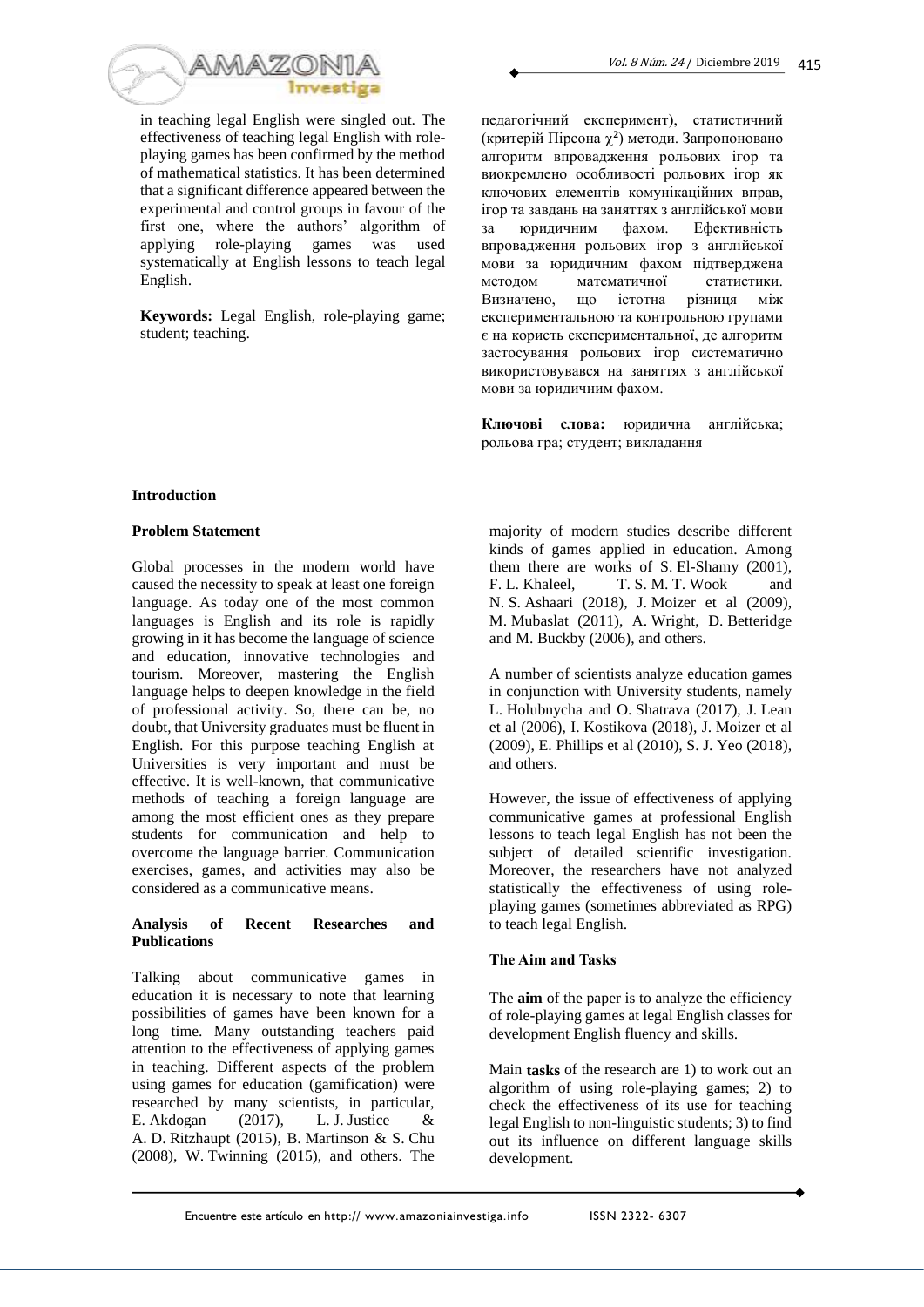# **Materials and Methods**

### **Participants**

The educational experiment was conducted in Yaroslav Mudryi National Law University (Kharkiv, Ukraine) and H. S. Skovoroda Kharkiv National Pedagogical University (Kharkiv, Ukraine) at Law Faculty in 2018–2019 academic years. 240 first-year students of the mentioned Universities participated in the investigation. 120 students composed the experimental group (60 students were from Yaroslav Mudryi National Law University and 60 students from H.S. Skovoroda Kharkiv National Pedagogical University). The same principle was used for the control group (60/60). Both groups were formed at random. The students from the experimental (E) group had English classes in accordance with the current curricular basing of the authors' algorithm and the students from the control (C) group were taught traditionally without application of the authors' algorithm.

### **Research methods**

According to the aim of the paper we have used the following research methods:

- 1) Theoretical: conceptual and comparative analysis and synthesis of pedagogical, methodological and linguistic literature on the subject of the research as well as for pedagogical experiment, which were necessary to develop the authors' algorithm, applied in English classes with the experimental group;
- 2) Empirical: observation, discussions, testing and pedagogical experiment itself. They were needed to investigate the influence of the authors' algorithm applying at English lessons with nonlinguistic students on the level of the students' language fluency;
- 3) Statistical: Pearson  $\chi^2$  criterion required to assess the results of the pedagogical experiment.

# **Research Procedure**

The educational experiment included two tests (preliminary and final ones) and applying communicative role-playing games, proposed by the authors. At the beginning of the experiment the preliminary test was proposed for all the students taking part in the experiment. It was necessary to compare the changes of the students' English level and to compare the results of the students' skills development in the experimental and control groups. At English lessons with the experimental group role-playing games were applied at least once a week.

The results of the pedagogical experiment were measured by evaluation of English proficiency level among the students of the experimental group and control ones.

To define the level the following criteria were chosen: skills of speaking, listening, vocabulary, and use of English checked by adapted English legal texts or partly adapted English legal texts. The level of listening, vocabulary, and use of English skills was checked by tests. As for speaking, it was an oral challenge.

The effectiveness of learning on the basis of the authors' algorithm for role-playing games was checked by the method of mathematical statistics. The pedagogical experiment was expected to demonstrate better students' results of the experimental (E) group compared with the control (C) one. So, at the beginning of the pedagogical experiment, a null hypothesis was suggested. Its essence was that there is no difference in the distribution of groups by quantitative indicators in the English language by the skills of speaking, listening, vocabulary, and use of English. To test this null hypothesis, Pearson  $\chi^2$  criterion was used. While carrying out this quantitative analysis, we considered the learners' points of both experimental and control groups.

### **Results**

### **Algorithm for Role-Playing Games in the Education**

As any algorithm has its own action and can be easily reproduced we have offered our own algorithm for role-playing games. The algorithm includes the following stages:

- Development the set of role-playing games as key elements;
- Selection of role-playing games, which may be performed via communicative approach, and its design, depending on a lesson aim and different circumstances (the level of English, students' readiness to play games, the learning content, etc.);
- − Offering a role-playing game to students, explanation of its rules, conditions and results, which are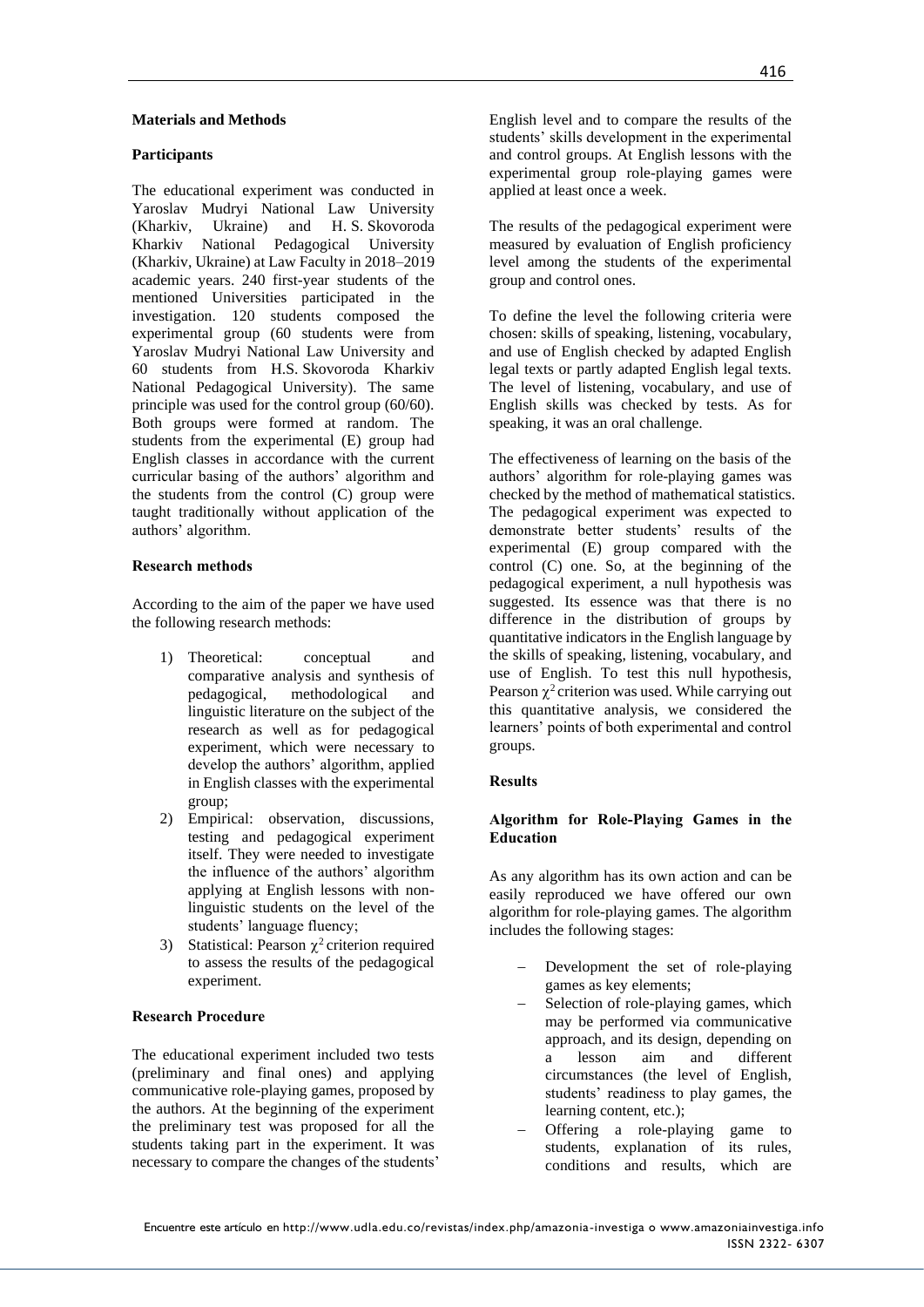

expected to be reached (students need to understand clearly what they should do and which result their teacher wants to get);

- Preparing equipment and handouts for role-playing games (if necessary there may be properties, accessories and so  $\overline{on}$ ):
- Division into teams, groups, or role distributions in a role-playing game;
- The process of a role-playing game performing;
- The possibility of team building in a role-playing game (the process of a role-playing game performing is conducted under the supervision of a teacher who may and should direct it to the necessary direction);
- The completion of a role-playing game;
- Result and analysis of a role-playing game.

Analyzing peculiarities of communicative roleplaying games for law students, we would like to identify the following aspects:

- **1.** Absence of age limits (as a teacher can offer and adapt a game for any year of study and any group, filling in the roleplaying games with the legal content that is needed at the moment, so, the students are able to learn the language, while interacting through communicative approach and enjoying games);
- **2.** Possibility to involve any number of participants (in communicative roleplaying games all students need to take part in a game);
- **3.** Flexibility and variety of language situations for legal profession.

Another feature of role-playing games at English lesson for law students is that it can take different lesson time at a capture the whole lesson or combine several activities.

# **The Proposals**

As it is known, a role-playing game is a game in which players perform the characters' roles in a fictional scenery. Z. Deguang stresses that "role plays often consist of short scenes, which can be realistic or pure fantasy. Role plays may be enacted around everyday situations as well as around topical problems. One easily-obtained role play is from the text, which may be actual role play material. After learning the text, students can be asked to give a performance of it. This can improve their oral performance generally and, of course, help students to understand what they have learned in an easy way. Furthermore, role plays are useful for generating free expression and the feeling of spontaneity in the language classroom" (Deguang, 2012, p. 804).

A. García-Carbonell et al underline "the participant in a role-play plays or acts a part, often before an audience. In a role-play, there is usually a minimum of background information and participants invent much of their scenario"  $(2001, p. 482)$ .

There are a lot of role-playing games to teach law students. Some researchers offer different games*,*  exercises, activities, tips, simulation for law in teaching legal case studies. E. Phillips proposes: "In all cases, the exercise will be written up, as a brief report, by the student concerned. The case study involves (a) a civil action for medical negligence, and (b) a criminal prosecution for gross negligence manslaughter." (Phillips, Clarke, Laycock, & Crofts, 2010, p. 3).

As usual teachers offer a mock court at which law students argue imaginary cases for practice.

S. Verner manages her students talking passionately and logically with a mock trial (Verner, n. d.). She underlined that "a mock trial has more to offer your students than familiarity with court procedures. Playing roles in a mock trial requires your students to speak clearly, logically and with conviction. They will need and develop confidence in their speaking abilities as they play formal roles in a mock court setting. So even if you and your students are not pre-law, give a mock trial a chance in your ESL classroom and you may find that your students' language abilities flourish, case closed!" (Verner, n. d.).

Our colleague S. Mykytiuk proposes some roleplays for law students. "Some of the role-plays that can be used are the following: 1) a trial participant extemporaneous speech; 2) a swappy role-play; 3) a Parliament debate; 4) a political nightmares role play – conduct an interview arguing points and commenting on the arguments presented); 5) consultancy presentation; 6) panel discussion/ forum/ talk show" (Mykytiuk, 2013, p. 223–224).

Among many communicative role-playing games used at English lessons with law students as an example in this article we propose the following one 'At the Trial' while leaning the topic 'Judiciary'. *'At the Trial'.*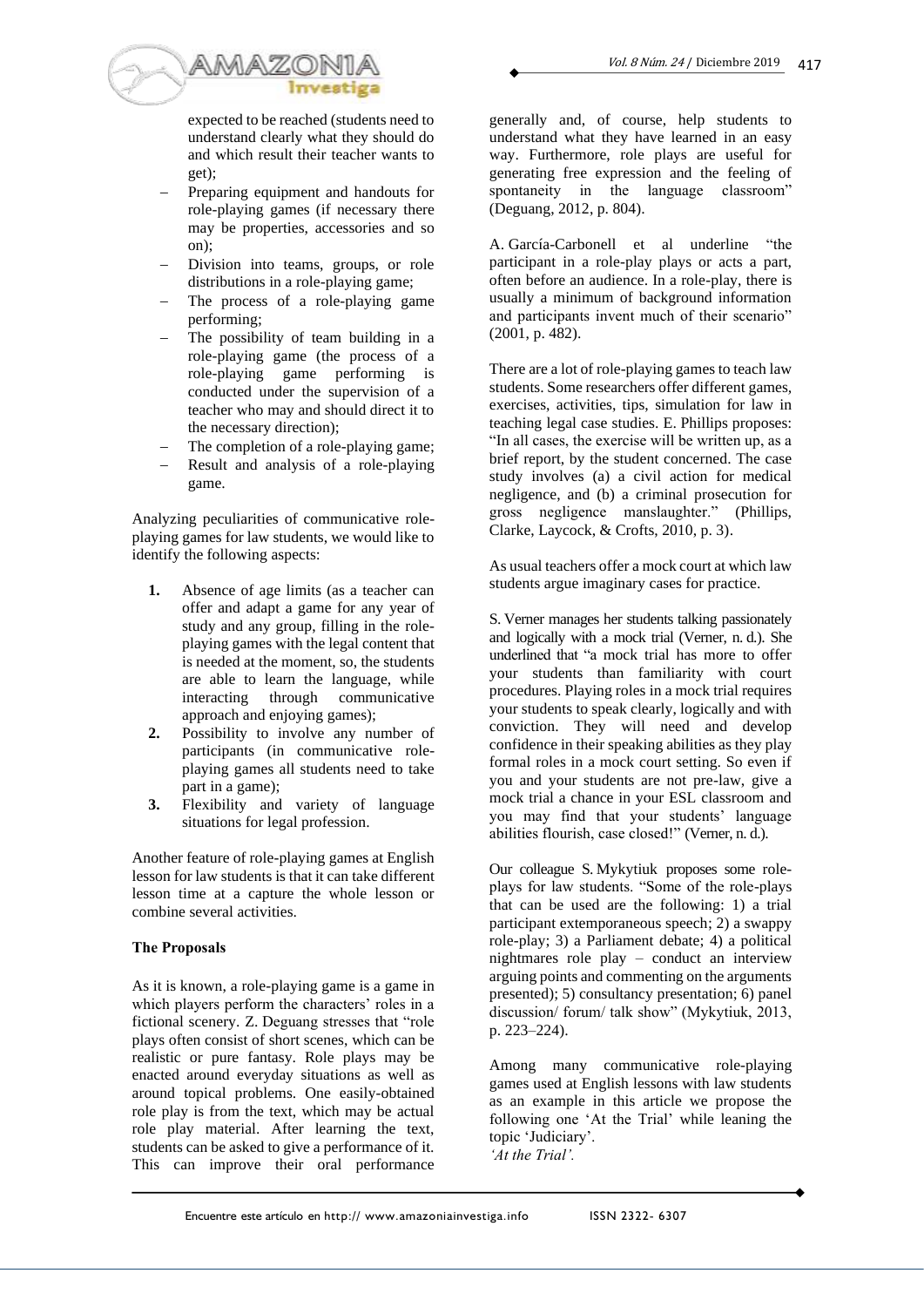The main goal of this communicative roleplaying game is to develop students' communicative skills; the related goal is to intensify their motivation and cognitive activity. *The preparatory stage*. Students get a short description of a criminal case and the roles in a mock trial (a judge, a prosecutor, a defence lawyer, a defendant, a victim, two or four witnesses: one or two witnesses for the prosecution and one or two witnesses for the defence), and jurors. At home they need to write their speech and prepare the performance in the mock trial.

The criminal case may be like this: "*A burglar broke into the cottage of a lonely woman who lives in a distant rural area. The burglary took place at 2 a.m. The woman, who is a martial arts expert, woke up and realised that someone had broken into her house. She went downstairs quietly and, without warning, attacked the burglar. She knocked him unconscious and then, losing control, she kicked him repeatedly. The burglar was badly injured and spent a long time in hospital recovering. Now the burglar is permanently disabled. The woman was arrested and is charged with using excessive power"*  (Cotton, Falvey, & Kent, 2008).

*The main stage*. The students play the game as if they were the participants of a mock trail.

*The final stage*. The teacher evaluates the students. Then they continue discussion and analyze the case.

Our personal experience has shown that the proposed games motivate students to be active at a lesson, help to overcome the language barrier and intensify students' cognitive activity.

Applying communicative role-playing games at English lesson with law students has many advantages. Firstly, it facilitates the enhancing students' motivation to make efforts necessary to learn not core-subject and promotes consequently the development of speaking, listening and other skills. Secondly, it allows overcoming the monotonous lesson, when we have to repeat the speech sample close to real communication, with its inherent characteristics: emotionality, spontaneity, and purposefulness of speech influence while ensuring a context meaningful for lawyers. All these encourage students for communication, which is the main goal of teaching a foreign language (Jeong, 2018). Another advantage of communicative roleplaying games is that students are able to provide language practice in different skills such as speaking and listening, vocabulary and use of English.

### **The Analysis of the Results**

From two groups (experimental and control ones) 120 students' tests were selected. Three statistical categories were identified in the first students' testing by the mentioned 12-point system: the first category of students  $-12$ , 11, 10 points, the second  $-9$ , 8, 7 points, the third  $-6$ , 5, 4 points. Students with unsatisfactory points (3 – 0) did not study in the groups, therefore, they did not participate in the experiment. The number of students in each category in every group (empirical frequencies) is given in Table 1.

|       | $\sim$                            |                                                        |           |              |  |
|-------|-----------------------------------|--------------------------------------------------------|-----------|--------------|--|
| Group | First category (12–<br>10 points) | Second category $(9-7$ Third category $(6-$<br>points) | 4 points) | <b>Total</b> |  |

E  $32 (A)$   $50 (B)$   $38 (C)$   $120$ C  $42 \text{ (D)}$   $48 \text{ (E)}$   $30 \text{ (F)}$   $120$ Total 74 98 68 240

**Table 1. The results of the students' first testing that entered the random samples in the experimental (E) and control (C) groups at the beginning of the experiment**

According to Pearson criterion,  $\chi^2$  was defined as the degree of difference between empirical and theoretical frequencies. The theoretical frequency  $f_{rij}$  *i*-th category in the *j*-th group is calculated by the formula:

 $f_{\text{r}ij} = n_i m_j/N$ , (1)

where  $n_i$  – is total number of students of the *i*-th category,  $m_i$  – is number of students of *j*-th group,  $N -$  is total number of students in the sample (in our case 240 students).

The empirical value of the criterion  $\chi^2$  can be calculated as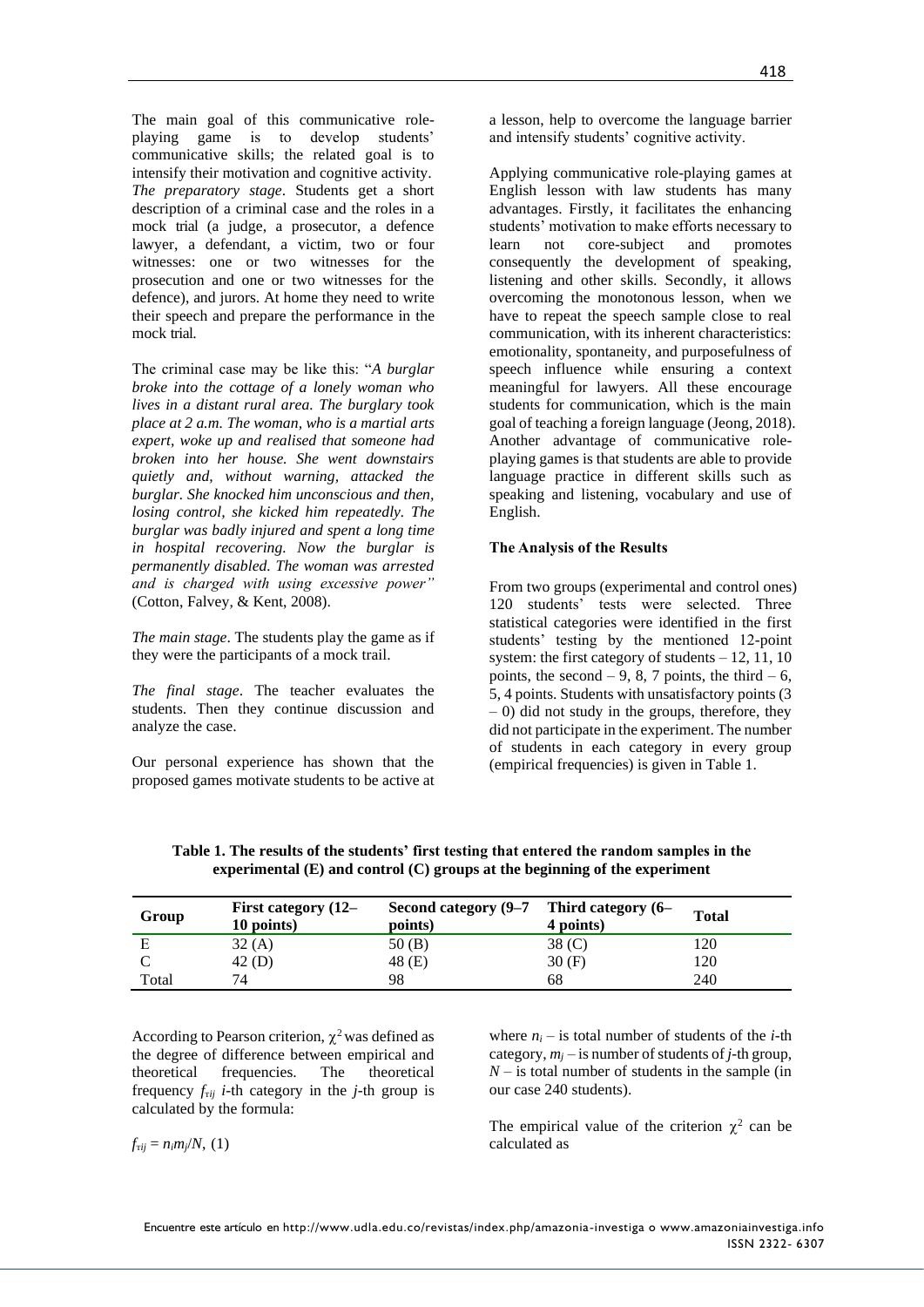

where  $f_{eij}$  – is empirical frequency of the *i*-th

category in the *j*-th group,  $r -$  quantitative criterion, *s* – quantity of groups.

For calculation of  $\chi^2$ <sub>emp</sub> Table 2 was presented.

| Table cell of the first<br>test results | <b>Empirical</b><br>frequency $f_e$ | <b>Theoretical</b><br>frequency $f_{\rm T}$ | $f_e - f_\text{T}$ | $(f_e - f_\text{T})^2$ | $(f_e - f_{\rm T})^2/f_{\rm T}$ |
|-----------------------------------------|-------------------------------------|---------------------------------------------|--------------------|------------------------|---------------------------------|
| A                                       | 33                                  | 37,00                                       | $-4,00$            | 16,000                 | 0,432                           |
| B                                       | 49                                  | 48,50                                       | 0.50               | 0,250                  | 0,005                           |
| $\mathbf C$                             | 38                                  | 34,50                                       | 3,50               | 12,250                 | 0,355                           |
| D                                       | 41                                  | 37,00                                       | 4,00               | 16,000                 | 0,432                           |
| E                                       | 48                                  | 48,50                                       | $-0,50$            | 0,250                  | 0,005                           |
| F                                       | 31                                  | 34,50                                       | $-3,50$            | 12,250                 | 0,355                           |
| <b>Sum</b>                              | 240                                 | 240                                         | $\Omega$           |                        | 1,585                           |

**Table 2. Calculation of the value 2еmp for the test results at the beginning of the experiment**

Thus  $\chi^2_{\text{emp}} = 1,585$ .

To compare the obtained value of criterion  $\chi^2$ with the table data it is necessary to calculate the number of degrees of freedom by the formula  $k = (r - 1)$  (*s* – 1). In our case it is  $k = (3 - 1)$  $(2 - 1) = 2$ . According to the tables of the critical values of the criterion  $\chi^2$  for this number of degrees of freedom with the significance level  $\alpha$  $= 0.05$  we find  $\chi^2_{\text{contr}} = 5.99$ .

As  $\chi^2_{\text{emp}} < \chi^2_{\text{contr}}$  (1,585 < 5,99), we come to the conclusion about accepting the null hypothesis that the researched groups do not differ from each other, that is, they are almost identical at the beginning of the experiment. The results obtained at the beginning of the experiment were the input data for assessing the effectiveness of learning with the authors' algorithm for roleplaying games.

At the end of the experiment, we again used the

Pearson  $\chi^2$  criterion to check if there is a difference between the level of students' experimental and control groups after the experiment. In the course of quantitative analysis, a set of students from both experimental and control groups was considered.

From both sets we again selected 120 students' tests. The assessment was also carried out by the mentioned national Ukrainian 12-point system. Unfortunately, this time we have identified four statistical categories, as 2 students from control group at the end of the experiment received unsatisfactory points  $(3-1)$ . So, the first category  $-12$ , 11, 10 points, the second category  $-9$ , 8, 7 points, the third category  $-6$ , 5, 4 points, and the fourth category  $-3$ , 2, 1 points. Data on the results of the students' tests of the experimental and control groups at the end of the experiment are demonstrated in Table 3.

**Table 3***.* **Final students' testing results that entered the random sample in the experimental (E) and control (C) groups after a final test at the end of the experiment**

| Group        | First category (12–<br>10 points) | <b>Second</b><br>category (9–7<br>points) | Third category<br>$(6-4$ points) | <b>Fourth category</b><br>$(3-1$ points) | <b>Total</b> |
|--------------|-----------------------------------|-------------------------------------------|----------------------------------|------------------------------------------|--------------|
|              | 29(A)                             | 68 (B)                                    | 23 (C)                           | 0(D)                                     | 120          |
|              | 21 (E)                            | $51$ (F)                                  | 46(G)                            | 2(H)                                     | 120          |
| <b>Total</b> | 50                                | 19                                        | 69                               |                                          | 240          |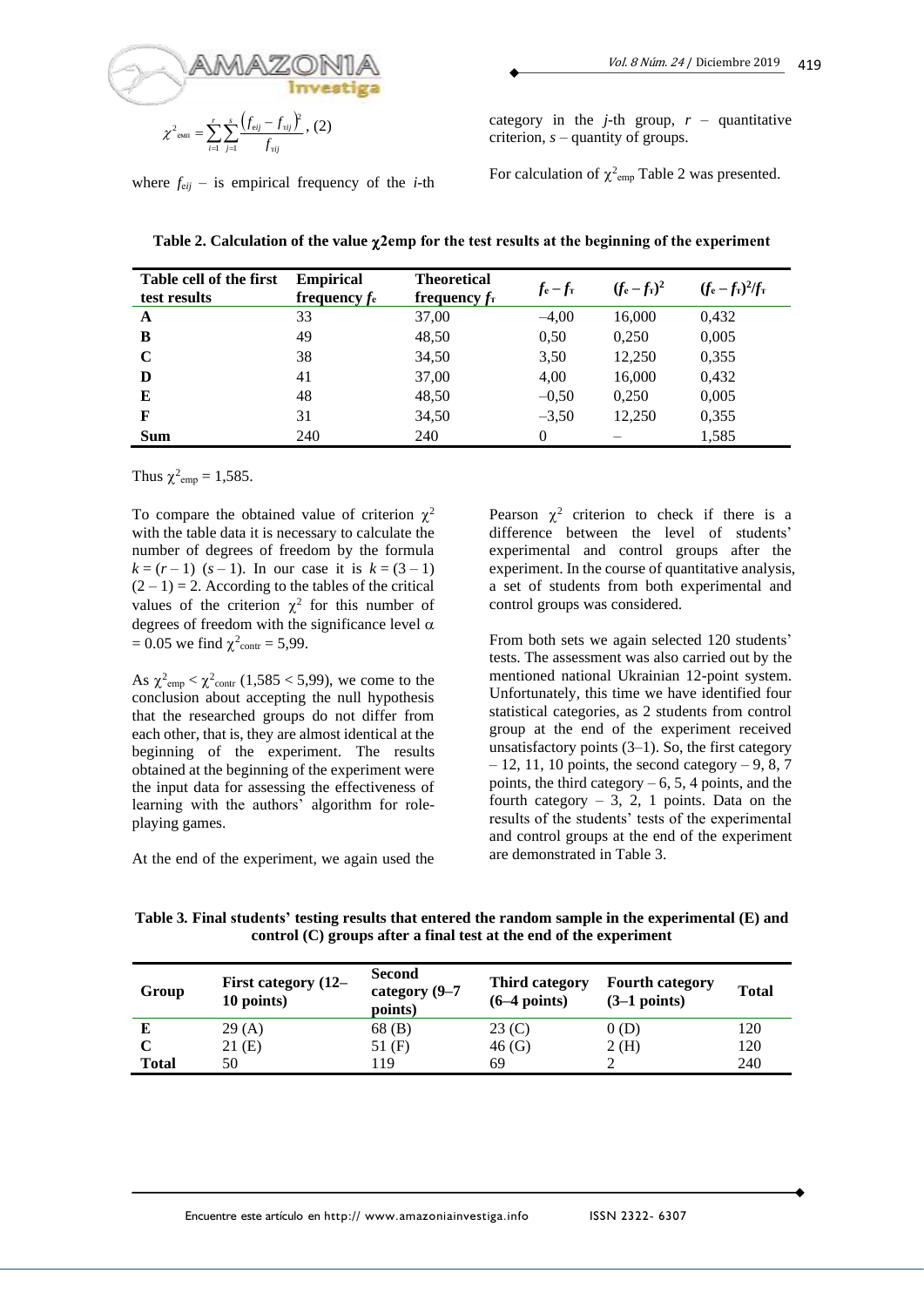With Pearson  $\chi^2$  criterion at the end of the experiment the null hypothesis that the students' distribution into groups and categories are independent variables was checked again. And it means that there is the difference between them in the experimental and control groups at the end of the experiment while testing in quantitative indicators. An alternative hypothesis is that: the distribution in the categories depends on the distribution in the groups, that is, there is the

difference in quantitative indicators in the experimental and control groups at the end of the experiment. It is a result of teaching and learning based on the authors' algorithm for role-playing games in the experimental group. The calculation was carried out using the same technique applied in processing the results of the first test at the beginning of the experiment.

For calculation  $\chi^2$  cm table 4 was presented.

| Table cell of the final<br>test results | <b>Empirical</b><br>frequency $f_e$ | <b>Theoretical</b><br>frequency $f_{\text{\tiny T}}$ | $f_e - f_\text{T}$ | $(f_e - f_\text{T})^2$ | $(f_e - f_{\rm T})^2/f_{\rm T}$ |
|-----------------------------------------|-------------------------------------|------------------------------------------------------|--------------------|------------------------|---------------------------------|
| A                                       | 29                                  | 25,00                                                | 4,00               | 16,000                 | 0,640                           |
| B                                       | 68                                  | 59,50                                                | 8,50               | 72,250                 | 1,214                           |
| C                                       | 23                                  | 34,50                                                | $-11,50$           | 132,250                | 3,833                           |
| D                                       | $\Omega$                            | 1,00                                                 | $-1,00$            | 1,000                  | 1,000                           |
| E                                       | 21                                  | 25,00                                                | $-4,00$            | 16,000                 | 0,640                           |
| F                                       | 51                                  | 59,50                                                | $-8,50$            | 72,250                 | 1,214                           |
| G                                       | 46                                  | 34,50                                                | 11,50              | 132,250                | 3,833                           |
| Н                                       | $\overline{2}$                      | 1,00                                                 | 1,00               | 1,000                  | 1,000                           |
| <b>Sum</b>                              | 240                                 | 240                                                  | $\Omega$           |                        | 13,375                          |

Table 4. Calculation of the value of  $\chi^2$ <sub>cmp</sub> for the test results at the end of the experiment

Thus,  $\chi^2_{\text{emp}} = 13,375$ . Since in this case another statistic category was added ("unsatisfactory marks"), the number of degrees of freedom increased  $k = (4 - 1) (2 - 1) = 3$ . With the help of the tables of the critical values of the criterion  $\chi^2$ for this number of degrees of freedom from the significance level  $\alpha = 0.05$  we find  $\chi^2_{\text{contr}} = 7.81$ .  $\chi^2_{\text{emp}} > \chi^2_{\text{contr}}$  (13,375 > 7,81), that is, the null hypothesis about the absence of dependence in the distribution of groups must be rejected.

Consequently, we come to the conclusion that it is necessary to adopt the alternative hypothesis about the presence of dependence in the distribution of groups in the table. In other words, the level of students' English in the experimental and control groups at the end of the experiment is different because of teaching and learning on the basis of the authors' algorithm for roleplaying games used in the experimental group. So, the expected result of teaching and learning effectiveness due to the authors' algorithm for role-playing games has been confirmed by the method of mathematical statistics.

As one of our tasks was to find out the influence the authors' algorithm for role-playing games on the language skills such as speaking, listening, vocabulary, and use of English, we compared the results inside the experimental group. The summarized results (in speaking, listening, vocabulary, and use of English) in the experimental group are demonstrated in the figures 1–4.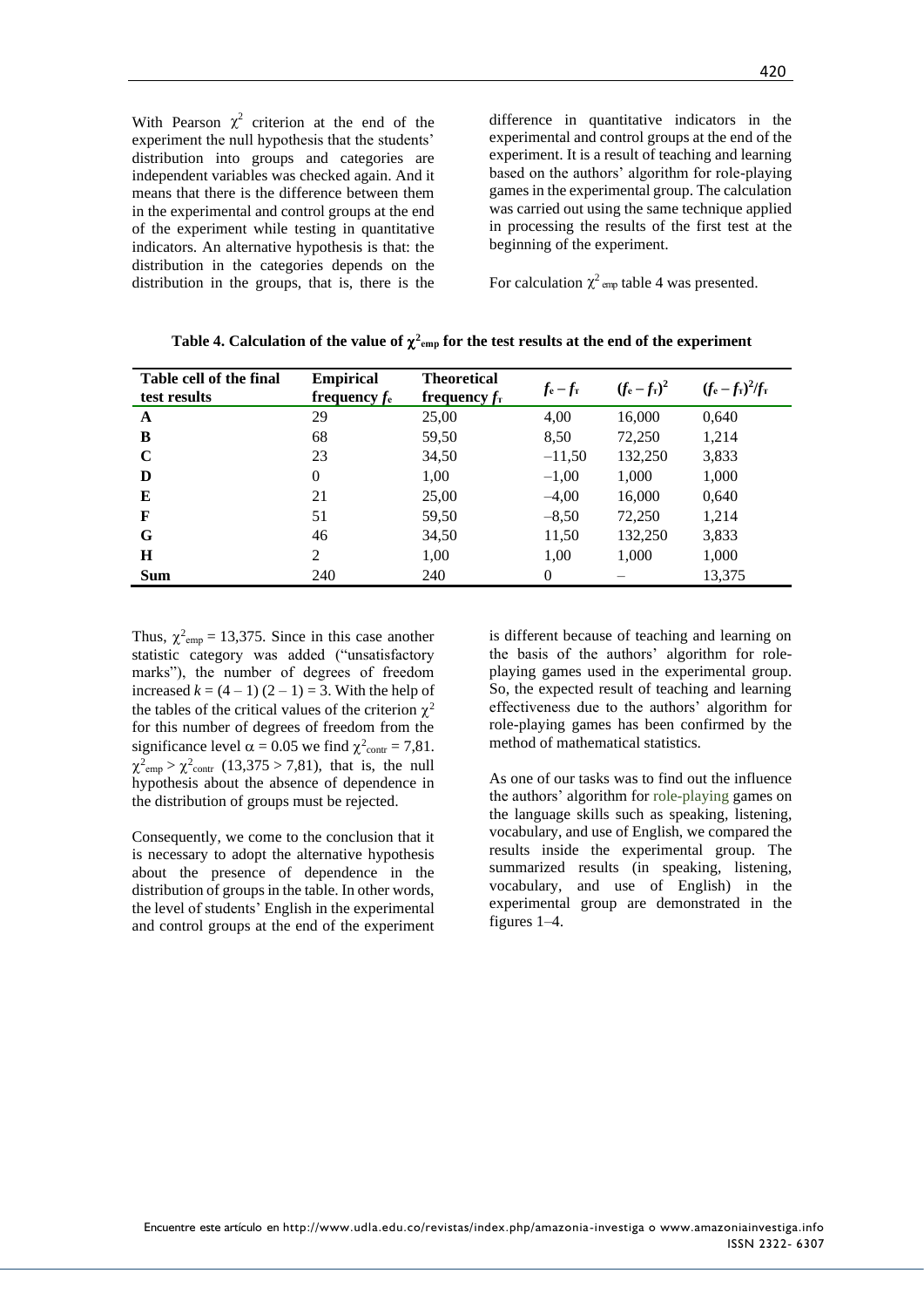



**Figure 1. The results before and after the experiment in the experimental group in speaking.**

# **2. The results before and after the experiment in the experimental group in listening.**

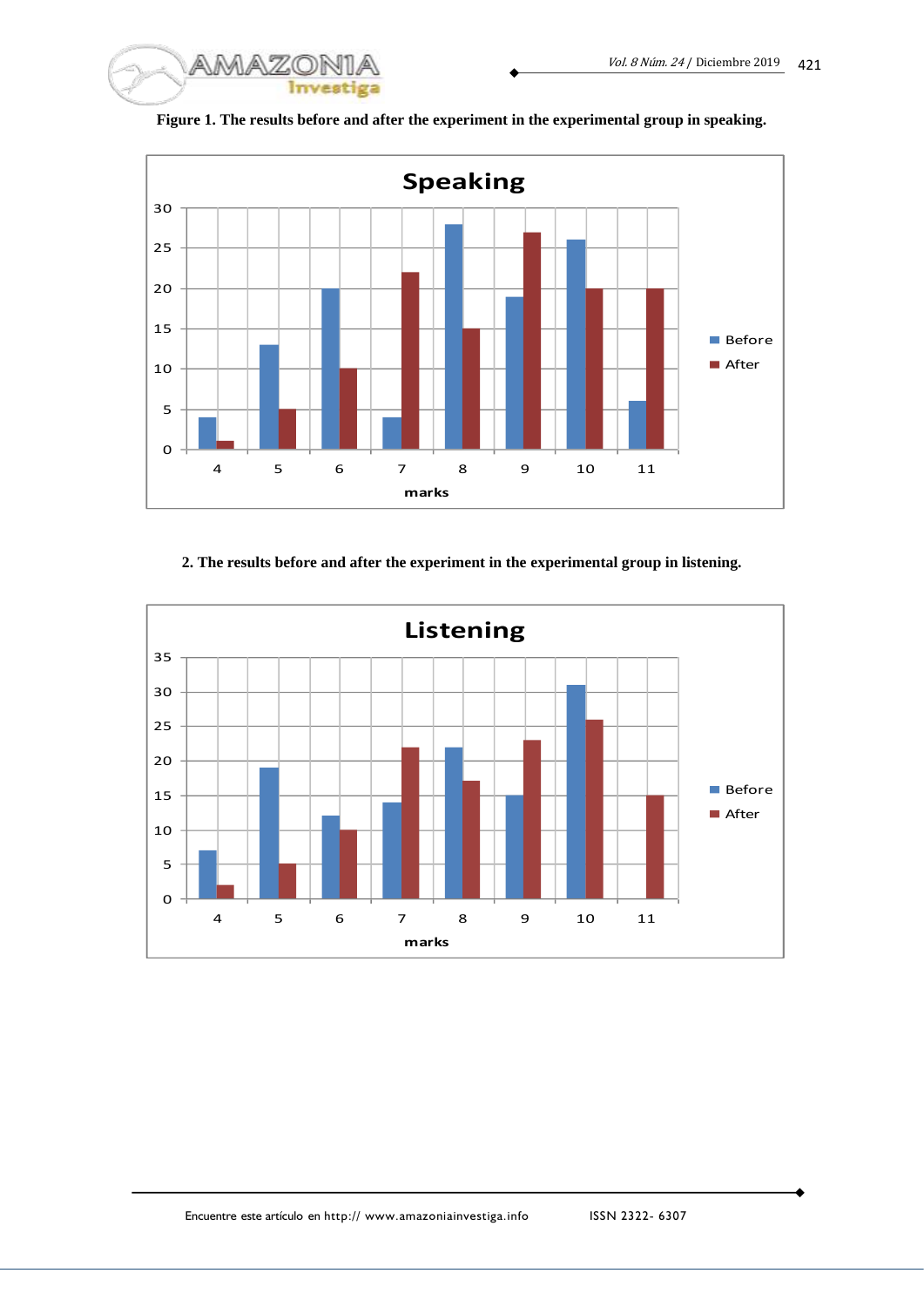

**Figure 3.** The results before and after the experiment in the experimental group in vocabulary.

**Figure 4. The results before and after the experiment in the experimental group in use of English.**



The analysis of the diagrams has shown that, firstly, all the students in the experimental group demonstrated better results in all the skills; secondly, vocabulary skills got the best development, speaking skills were the second, listening skills were the third, and less development got skills use of English. Probably, it may be explained by the fact that the authors' algorithm of gamification was directed, basically, to communication, so, the communicative skills as speaking and listening got better development. In addition, as our aim was to develop communicative skills, we have not paid the special attention to use of English and grammar. The experimental group students improved their vocabulary skills better on average almost two times more. In our opinion, the reason may be that vocabulary, on the one hand, is used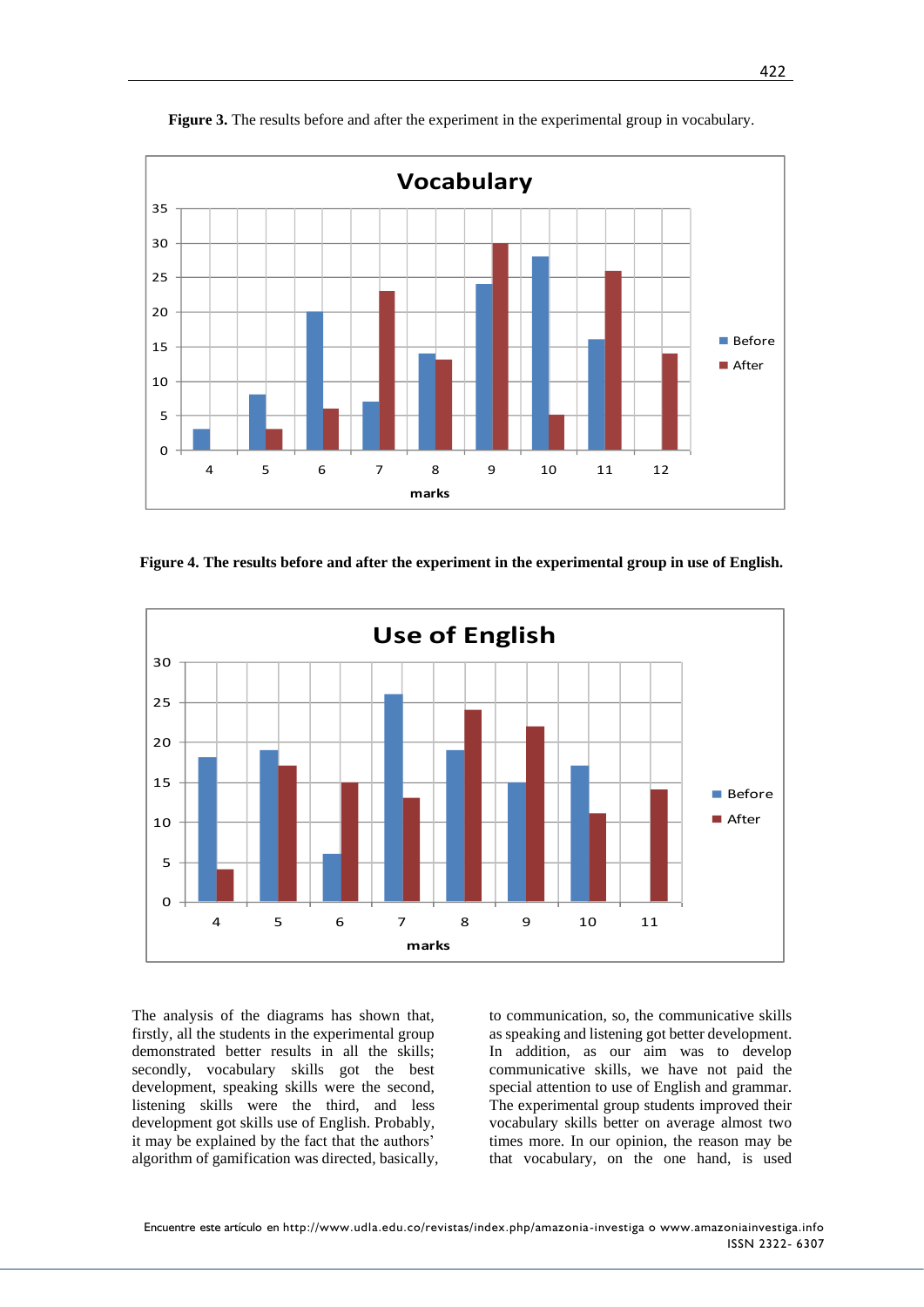

frequently in the spoken interaction, on the other hand, it is the basis for speaking, listening as well, which we were trying to develop most of all.

Thus, the results approved that the authors' algorithm of gamification at English lessons with non-linguistic students really improved the students' English in speaking, listening, vocabulary, and use of English.

# **Discussion**

As the necessity of foreign language fluency is grooving rapidly many leading researchers consider the problem of efficient ways of teaching foreign languages to be relevant and study it thoroughly. The analysis of their researches allows concluding that the mentioned problem exists in many countries all over the world. It becomes the subject of many studies. The scientists offer different ways to improve foreign language teaching in higher education. One of the ways is to use role-playing games.

We agree with the scientists about the effectiveness of role-playing games, they research the educational opportunities and success of communication role-playing games at English lessons. They stress that such games really have positive impact on students' motivation, satisfaction and interest to learning foreign languages. In addition, it improves the language. While conducting our experiment we also applied such games. S. Verner writes: "If you decide to give your ESL students the opportunity to participate in a mock trial, you will see the confidence that develops from public speaking and logical argument…They will have experience in presenting as well as interviewing and deliberating, all valuable language skills. A mock trial may not be the best fit for every ESL class, but those that take the chance will find that it was a meaningful and memorable experience for your students!" (Verner, n. d.).

We support the idea of other English teachers who demonstrated the influence of gamification on the adequate implementation and relevance to students' experience. In our opinion, games really improve students' speaking, vocabulary, listening comprehension. We agree with S. Mykytiuk, who underlines the improvement of soft skills as well: "Role-playing is used in English classes for law students also to teach advocacy skills by providing training and experience in making oral representations on behalf of a client (making opening and closing arguments, questioning witnesses), interviewing, counseling and negotiating. In these activities

special attention is paid to legal jargon, persuasiveness of arguments, argumentation strategies, etc." (Mykytiuk, 2013, p. 223).

We really appreciate S. Verner's research, she proved the efficiency of applying games for law education (n.d.). We have tried different authors' recommendations, and can conclude that applying communication role-playing games as well as other communication exercises, activities, tips contribute to communication development largely. So, we have proposed a set of communication role-playing games, which we used in the classroom. They have proven themselves well.

It is no doubt, a legal trial role-play is the effective technique as well. We agree "language of oral advocacy is effectively taught with the support of a legal trial role-play. Each student receives a summary of the case and is assigned a role in the trial (an expert witness, an attorney etc.). This activity takes some time to research roles and prepare arguments, discuss their propositions with other members of their team etc." (Mykytiuk, 2013, p. 224).

Following views of different scientists who promote role-playing games and confirm their effectiveness, we agree with their large opportunities for foreign language teaching. Supporting all the mentioned researchers and underlying wide opportunities of using communication role-playing games, we argue that games are the effective means of professional English communicative teaching.

### **Conclusions**

Thus, the results of the experiment allowed us to come to the following conclusion:

- 1) The specially designed authors' algorithm for communicative roleplaying games suitable for professional English language teaching promotes the increase of the foreign language proficiency, fluency, skills among the non-linguistic law students;
- 2) The result comparison of the pre-test and final test in the experimental and control groups allowed to prove<br>statistically the effectiveness of the effectiveness of applying the authors' algorithm at English lessons with law students at non-linguistic Universities;
- 3) The experimental investigation of the influence of the authors' algorithm for communicative role-playing games at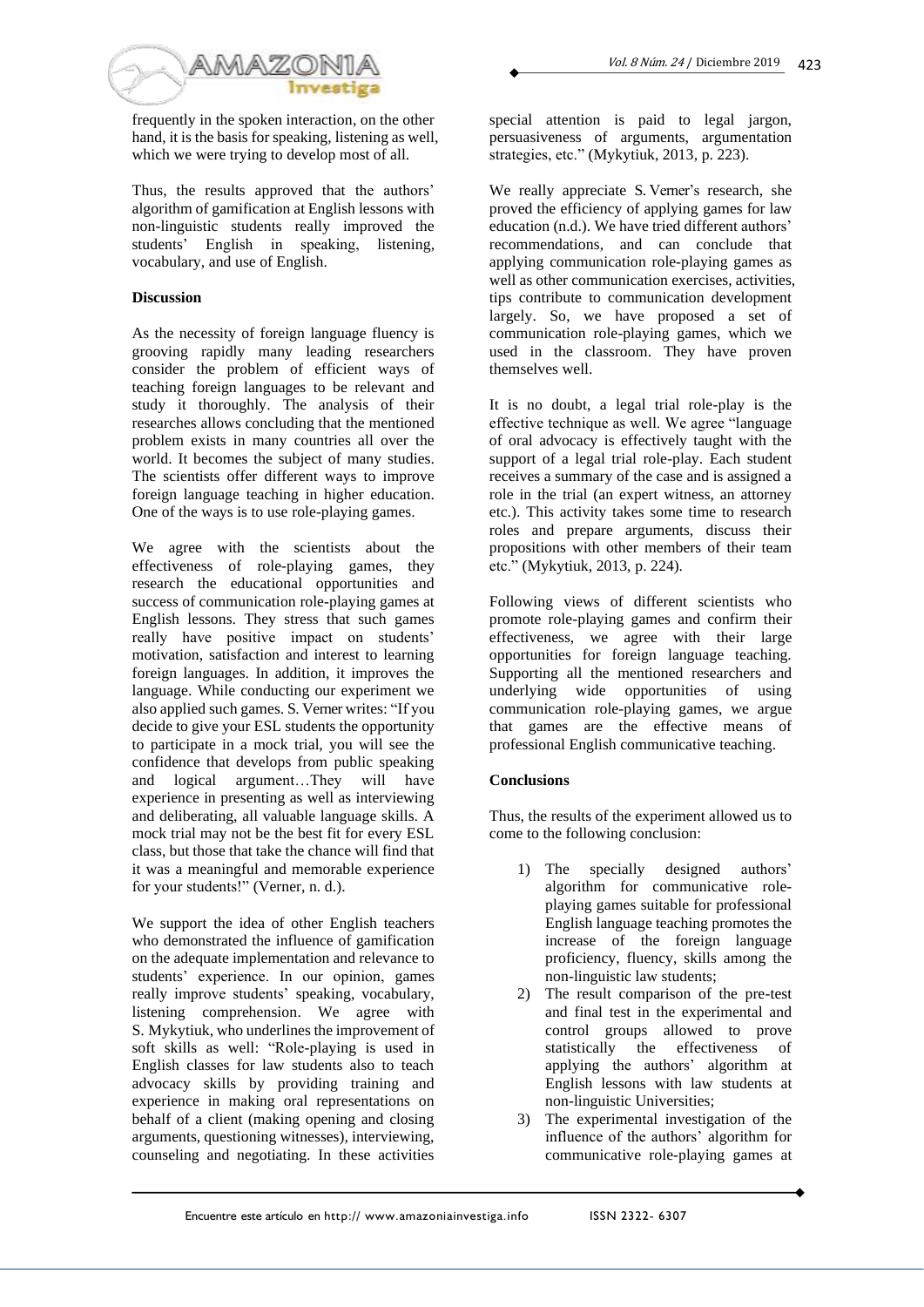professional legal English allowed to compare the level of the studied skills development in the experimental group at the beginning and at the end of the experiment: the best students' achievements were in vocabulary, speaking skills development got the second place, listening skills development became the third, and use of English skills development showed the last result.

So, using the authors' algorithm for communicative role-playing games (as a key element) at English lessons for law students indicate the relevance of its application in a foreign language teaching.

### **References**

Akdogan, E (2017). Developing Vocabulary in Game Activities and Game Materials. *Journal of Teaching and Education*, 07 (01), 31–66. Retrieved from https://www.academia.edu/35587945/DEVELO PING\_VOCABULARY\_IN\_GAME\_ACTIVIT IES\_AND\_GAME\_MATERIALS.

Cotton, D, Falvey, D., & Kent, S. (2008). *Language Leader*. Edinburgh, Great Britain: Longman: Pearson Education Limited.

Deguang, Z. (2012). Using Games to Improve Students' Communicative Ability. *Journal of Language Teaching and Research*, 3 (4), 801– 805. doi:10.4304/jltr.3.4.801-805

El-Shamy, S (2001). *Training Games: Everything You Need to Know about Games to Reinforce Learning*. Stylus Pub.

García-Carbonell, A., Rising, B., Montero, B., & Watts, F. (2001). Simulation/Gaming and the Acquisition of Communicative Competence in Another Language. *Simulation & Gaming*, 32(4), 481–491.

doi.org/10.1177/104687810103200405

Holubhycha, L., & Shatrava, O. (2017). Using Interactive Whiteboard at English Lessons for Law Students. *Science and Education*, 12, 24–30. Retrieved from  $\sim$ https://scienceandeducation.pdpu.edu.ua/doc/20 17/12\_2017/3.pdf

Jeong, K.-O. (2018). Reframing task performance with technology to promote positive interdependence in language learning. *Theoretical and Applied Information Technology,*  96 (21), 2018, 7303–7311. Retrieved from http://www.jatit.org/volumes/Vol96No21/28Vol 96No21.pdf

Justice, L. J., & Ritzhaupt, A. D. (2015). Identifying the Barriers to Games and Simulations in Education: Creating a Valid and Reliable Survey. *Journal of Educational Technology Systems,* 44(1), 86–125[.](https://doi.org/10.1177%2F0047239515588161) [doi:10.1177/0047239515588161](https://doi.org/10.1177%2F0047239515588161)

Khaleel, F. L., Wook, T. S. M. T., & Ashaari, N. S (2018). Quantifying User Experience In Using Learning Gamification Website. *Journal of Theoretical and Applied Information Technology*, 96 (23), 7783–7793. Retrieved from http://www.jatit.org/volumes/Vol96No23/9Vol9 6No23.pdf

Kostikova, I. (2018). Language games in teaching English. *Teoriya ta metodyka navchannya ta vykhovannya*, 43, 174–184. doi: 10.5281/zenodo.1243599

Lean, J., Moizer, J., Towler, M., & Abbey, C. (2006). Simulations and games. *Active Learning in Higher Education*, 7 (3), 227–242. Retrieved from [https://hal.archives-ouvertes.fr/hal-](https://hal.archives-ouvertes.fr/hal-00571951/document)[00571951/document](https://hal.archives-ouvertes.fr/hal-00571951/document)

Martinson, B.E., & Chu, S. (2008). Impact of learning style on achievement when using course content delivered via a game-based learning object. In R. E. Ferdig (Ed.), *Handbook of Research on Effective Electronic Gaming in Education*. Pennsylvania, IGI Global.

Moizer, J., Lean, J., Towler, M., & Abbey, C. (2009). Simulations and games: Overcoming the barriers to their use in higher education. *Active Learning in Higher Education*, 10(3), 207–224. doi: 10.1177/1469787409343188

Mubaslat, M. M. (2011). *The effect of using educational games on the students' achievement in English language for the primary stage*. Amman – Jordan. Retrieved from https://files.eric.ed.gov/fulltext/ED529467.pdf

Mykytiuk, S. (2013). *Role-playing in Teaching Legal English for Law Students*, Global English – Global Decisions: XVIII TESOL. Ukraine National Conference, Sevastopol, 2013. Sevastopol. Retrieved from http://dspace.nlu.edu.ua/handle/123456789/215 9

Phillips, E., Clarke, S., Laycock, A., & Crofts, S. (2010). Exceeding the Boundaries of Formulaic